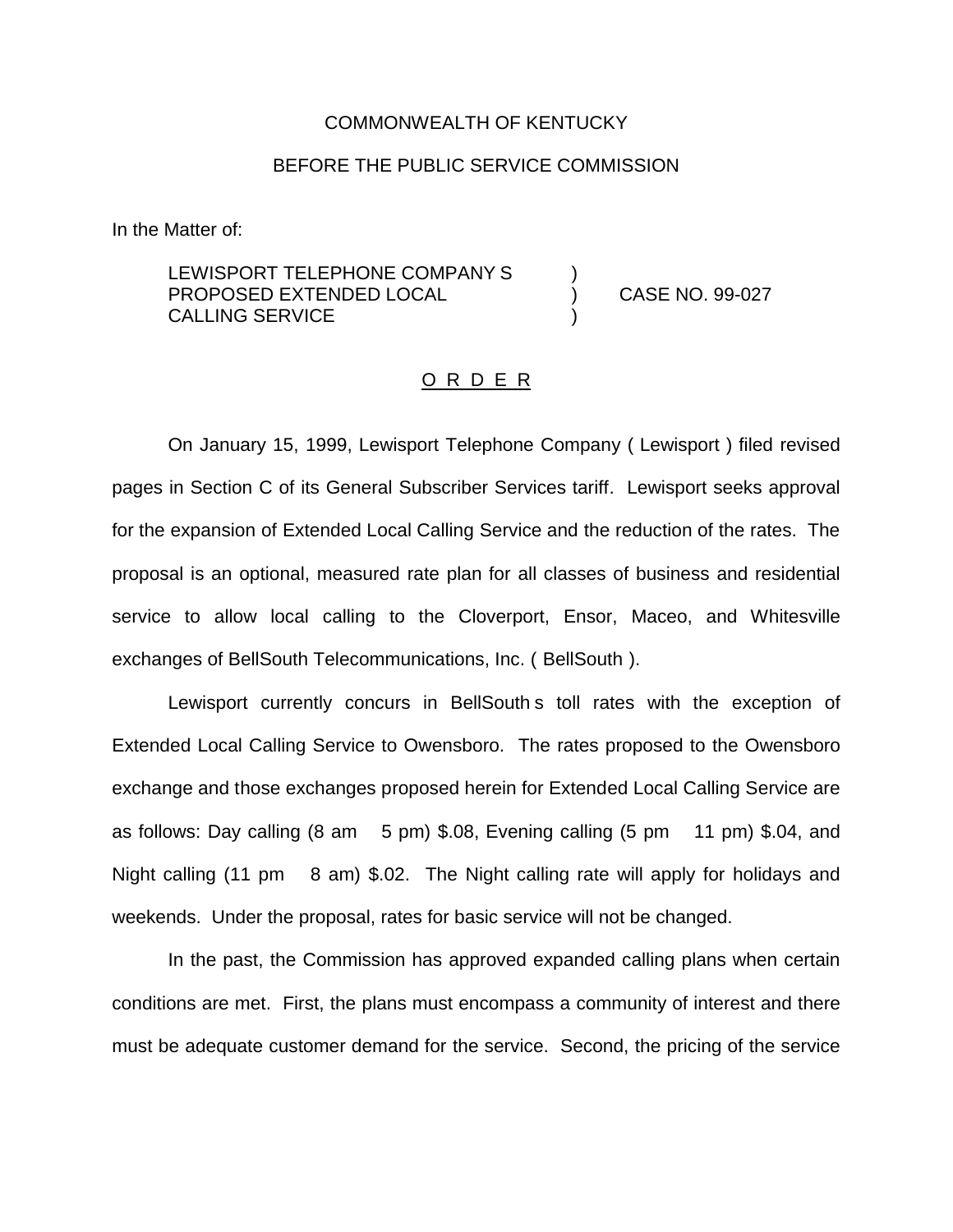must produce revenue neutrality and not affect the rest of the general subscribership through revenue shortfalls or excessive profits of the utility.<sup>1</sup>

Lewisport provided data demonstrating that communities of interest exist between the affected exchanges. Lewisport s proposed tariff contains rates that are projected to reduce its annual revenues by \$48,746. The Commission has determined that currently a revenue sufficiency exists for Lewisport and the proposed reduction of revenues is appropriate.

Thus, the Commission approves Lewisport s January 15<sup>th</sup> proposal with an effective date of March 16, 1999. Moreover, the Commission will require Lewisport to file a report on its actual results for the first 12 months following the date of this Order. Following a review of the report, the proposed rates may be modified to achieve the desired revenue results. In addition, the Commission finds that Lewisport should adhere to the quidelines discussed in Case No. 91-250.<sup>2</sup>

The Commission, having considered Lewisport s proposed tariff and having been otherwise sufficiently advised, HEREBY ORDERS that:

1. Lewisport s proposed tariff is approved.

2. Lewisport shall gather 12 months of company-specific data as necessary to demonstrate the reasonableness and accuracy of its forecasts for its Optional EAS. Lewisport shall file this information with the Commission by May 31, 2000.

<sup>&</sup>lt;sup>1</sup> Administrative Case No. 285, An Investigation Into the Economic Feasibility of Providing Local Measured Service Telephone Rates in Kentucky, Order issued October 25, 1990.

<sup>&</sup>lt;sup>2</sup> Case No. 91-250, South Central Bell Telephone Company s Proposed Area Calling Service Tariff, Order issued April 9, 1992.